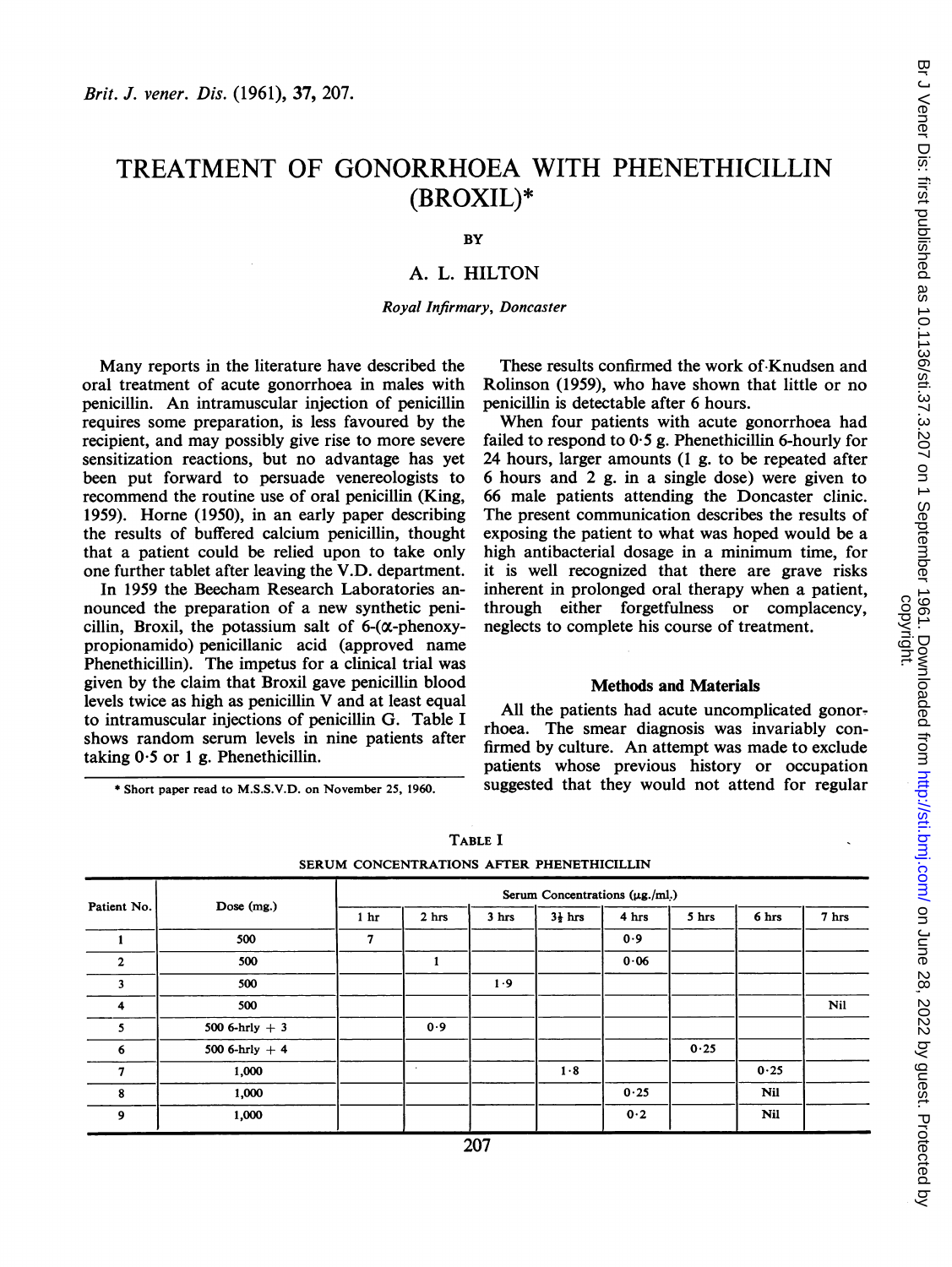surveillance. Treatment consisted of <sup>1</sup> g. Phenethicillin given in the clinic and another similar dose to be taken 6 hours later. More recently a smaller number of patients were given one single dose of 2 g. Phenethicillin. Patients were encouraged to return for an early morning smear the following day or as soon as possible. Apparent successes were seen twice or thrice in the week following therapy and then less frequently for 6 months. Blood was taken for a Wassermann reaction and Kahn test before treatment, and 3 and 6 months later in order to screen a possible coincidental syphilitic infection.

Penicillin concentrations were determined by doubling dilutions of the serum under investigation and of a standard Phenethicillin solution, the diluent being bovine plasma albumen. Sarcina lutea was used as the test organism. Sensitivity tests were performed on solid media. Standard absorbent disks were impregnated with known strengths of Phenethicillin and Benzyl penicillin and deep-frozen until required. The disks were placed on blood agar plates sown with inocula from untreated cases of acute gonorrhoea. No effort was made to control the density or purity of the inocula or the thickness of the media, or to measure the inhibitory zones.

### Results

Fifty-four men were given 2 g. Phenethicillin in a divided dose. There were 23 failures and 31 apparent successes. Twenty-one out of the 23 failures showed gonococci in their smears, up to the fourth day following treatment. One suspected failure had no complaint or visible urethral discharge on the second and fifth post-treatment days when a centrifuged specimen of urine yielded pus cells but a negative culture. Positive results were eventually obtained on the seventh day in an early morning smear. Another carrier had a temporary improvement for only 3 days yet his smears and cultures 4 and 6 hours after treatment were negative. Most of the failures were then given  $1.2$  mega units PAM with Probenecid (Hilton, 1959) with good effect.

One patient was treated as a case of concomitant non-gonococcal urethritis, and the remaining thirty were apparent successes. One defaulted immediately; two early defaulters had negative smears after treatment;  $83.3$  per cent. were followed for 2 weeks,  $66.6$  per cent. for a month, and  $33.3$  per cent. for 2 months. Two cases were considered to be reinfections occurring 4 and 6 weeks after treatment. <sup>21</sup> of 43 white patients were failures against only two out of ten coloured patients.

The disk sensitivity tests are recognized to be no substitute for more refined methods, but the relatively simple tests described were useful as a screening

procedure. There was good correlation between the results and the clinical outcome, 18 per cent. of the patients with the strains most sensitive to Broxil being failures, contrasted with a failure rate of 80 per cent. in patients with the least sensitive strains.

As there were unsatisfactory results following a double dose it was decided to try a large single dose of 2 g. Phenethicillin. Table II shows that Phenethicillin was well absorbed. The lowest levels occurred in a patient who had a meal within one hour of taking the tablets. The serum estimations did not vary with the weight of the men.

TABLE II MEAN SERUM CONCENTRATIONS AFTER <sup>2</sup> g. PHENETHICILLIN

| No. of<br>Patients | Average Time after<br>Meals (hrs) | Serum Concentrations $(\mu g./ml.)$ |         |         |  |  |
|--------------------|-----------------------------------|-------------------------------------|---------|---------|--|--|
|                    |                                   | 30 min.                             | 45 min. | 60 min. |  |  |
|                    |                                   | 7.1                                 | 26.2    | 26.6    |  |  |

Twelve patients were treated and seven continued to have gonococci in their smears <sup>1</sup> to 3 days after treatment, a failure rate of  $58 \cdot 3$  per cent. One of them had already failed to respond to intramuscular penicillin given abroad. One of the apparent successes was only followed for  $2\frac{1}{2}$  weeks the remainder for over 5 weeks. The complete results are shown in Table III.

TABLE III RESULTS OF TREATMENT WITH PHENETHICILLIN

| Dose                      | No. of Cases   | No. of Cases<br>followed for | <b>Failures</b> |              |  |
|---------------------------|----------------|------------------------------|-----------------|--------------|--|
|                           | <b>Treated</b> | 2 weeks                      | No.             | Per<br>cent. |  |
| 1 g. repeated<br>in 6 hrs | 54             | 49                           | 23              | 46.9         |  |
| 2 g.                      | 12             | 12                           |                 | 58.3         |  |
| Total                     | 66             | 61                           | 30              | 49.2         |  |

The main side-effect was severe diarrhoea for 2 days in two patients, but a few complained of diarrhoea of a mild and transient character.

#### **Discussion**

Willcox (1958) treated 33 white patients with 2 or 3 million units phenoxymethyl penicillin (penicillin V) in two doses separated by a 6-hr. interval or in a single dose with complete success, and he had a  $28.6$  per cent. failure rate in 49 coloured patients satisfactorily followed. Three million units penicillin V are approximately equivalent to  $1.8$  g. Broxil.